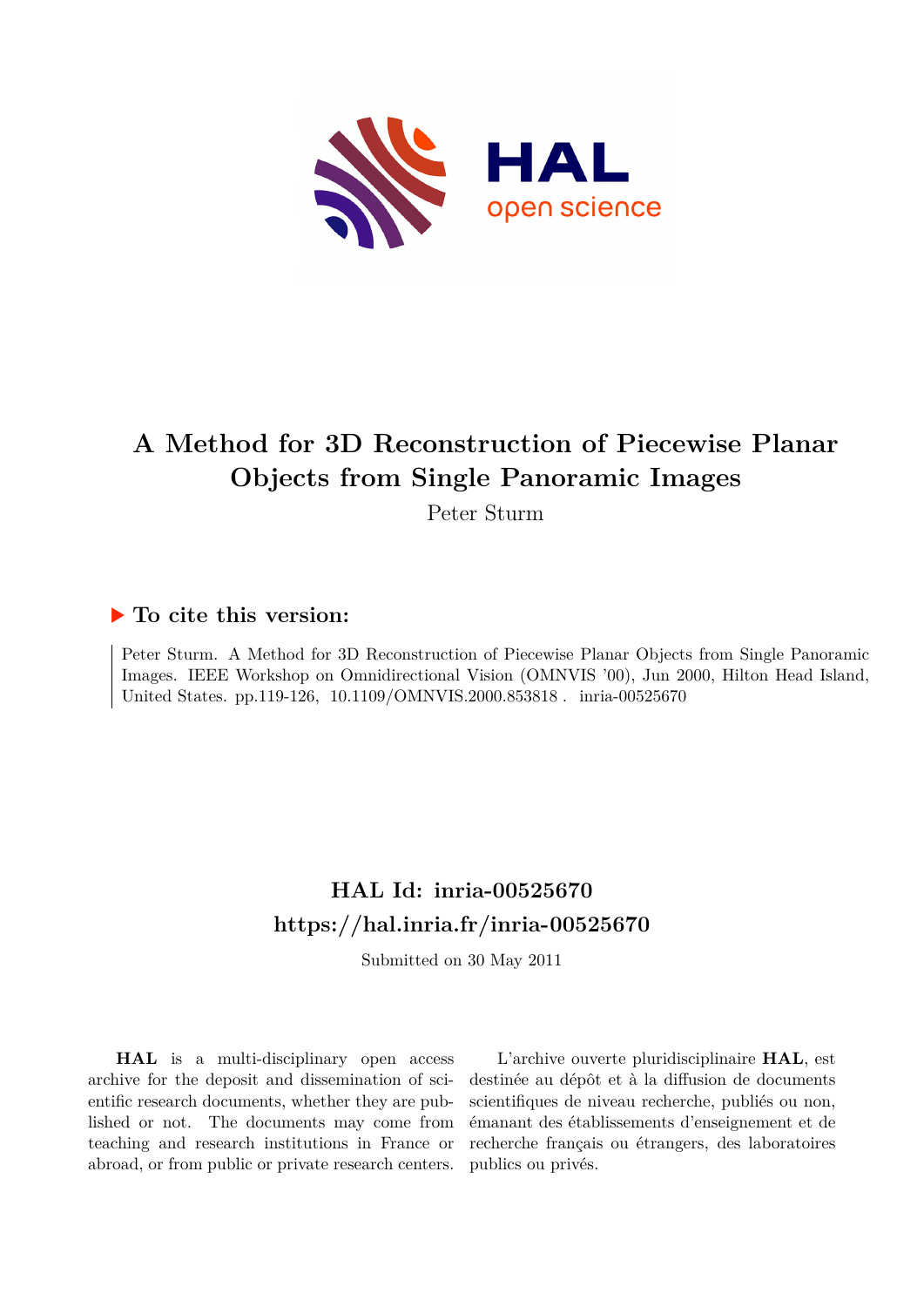IEEE WORKSHOP ON OMNIDIRECTIONAL VISION (WITH CVPR), HILTON HEAD ISLAND, PP. 119-126, JUNE 2000.

### Peter Sturm INRIA Rhône-Alpes 655 Avenue de l'Europe 38330 Montbonnot St Martin, France Peter.Sturm@inrialpes.fr

#### **Abstract**

We present an approach for 3D reconstruction of objects from a single panoramic image. Obviously, constraints on the 3D structure are needed to perform this task. Our approach is based on user-provided coplanarity, perpendicularity and parallelism constraints. The method is described in detail for the case of a parabolic mirror-based omnidirectional sensor and results are provided.

### **1 Introduction**

Methods for 3D reconstruction from images abound in the literature. A lot of effort has been spent on the development of multi-view approaches allowing for high accuracy and complete modeling of complex scenes. On one hand, research is directed towards completely automatic systems; these are relatively difficult to realize and it is not clear yet if they are ready for use by a non expert. On the other hand, commercial systems exist, but they usually require a high amount of user interaction (clicking on many points in many images).

The guideline of the work described here is to provide an intermediate solution, reconstruction from a single image, that needs relatively little user interaction. Naturally, there are limits on the kind of objects possible to be reconstructed and on the achievable degree of completeness of reconstructions.

Work on reconstruction from single images has been done before, see e.g. [9, 12, 13]. Most of the existing methods were developed for the use of a pinhole camera (with the exception of [12] where mosaics are used). The scope of several of these methods is limited, e.g. the approaches described in [9, 12] only allow to reconstruct planar surfaces whose vanishing line can be determined in the image. One of the two approaches in [9] achieves the reconstruction by measuring heights of points with respect to a ground plane. The drawback of the method is the requirement of the foot point for each 3D point to be reconstructed, i.e. the image of the vertical intersection with the ground plane.

In this paper, we present an approach for 3D reconstruction from a single panoramic image (work on panoramic stereo and ego-motion estimation is described in e.g. [3, 5, 7, 14]). The concrete example of an image acquired with a parabolic mirrorbased omnidirectional camera is described, but the method is easily adapted to other omnidirectional sensors. Reconstruction from a single image requires a priori constraints on the 3D structure. We use constraints that are easy to provide: coplanarity of points, perpendicularity of planes and lines, and parallelism of planes and lines. The parallelism and perpendicularity constraints are used to estimate the "directional geometry" of the scene (line directions and plane normals) which forms the skeleton of the 3D reconstruction. Coplanarity constraints are used to complete the reconstruction, via simultaneous reconstruction of points and planes. With the type of information used we are able to reconstruct piecewise planar objects.

The paper is organized as follows. In  $\S2$ , we describe the camera model. The input to our reconstruction scheme is explained in §3. The basic idea for 3D reconstruction from a single image is outlined in §4. Details on 3D reconstruction are given in §§5 and 6. The complete algorithm is summarized in  $\S7$ .  $\S8$  shows an experimental result and conclusions are given in  $\S9$ .

### **2 Camera Model**

We use an omnidirectional camera formed by the combination of a parabolic mirror and an orthographic camera whose viewing direction is parallel to the mirror's axis [10]. Orthographic projection can be obtained by using telecentric optics [15]. Geometrically speaking, the projection center of the orthographic camera coincides with the infinite one among the two focal points

This work is partially supported by the EPSRC funded project GR/K89221 (Vector).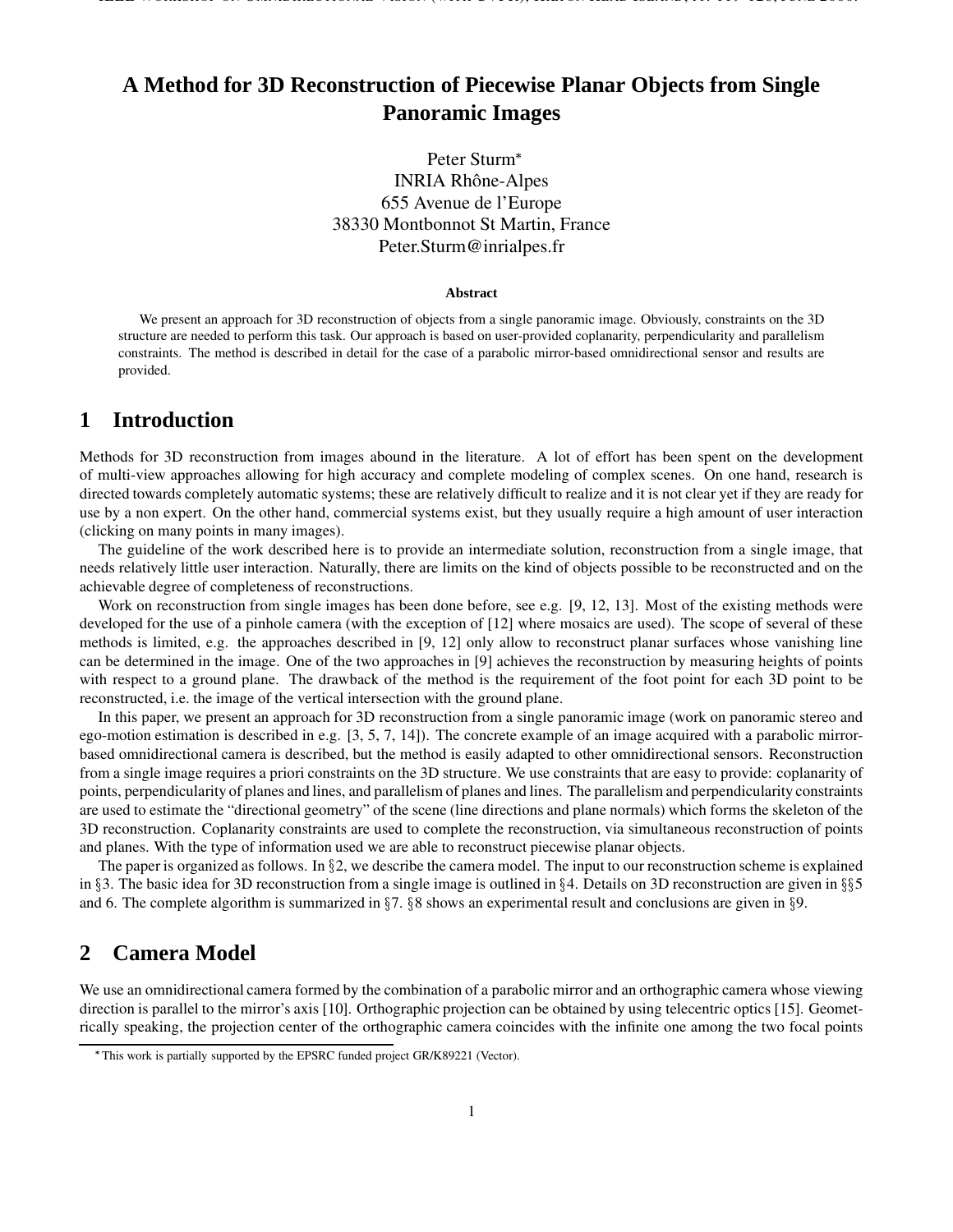of the paraboloid. Given the image of a point and a small amount of calibration information described below, it is possible to determine the 3D direction of the line joining the original 3D point and the *finite* focal point of the paraboloid. The finite focal point acts as an effective optical center, relative to which correct perspective views of the scene can be created from the panoramic image [1, 11].

In the following, we give formulas needed for calibrating the system and for 3D reconstruction. These formulas are well known [10, 14], but presented here for the sake of completeness.

#### **2.1 Representation of Mirror and Camera**

The mirror is a rotationally symmetric paraboloid. Its shape is thus defined by a single parameter a. Without loss of generality, we may represent the paraboloid in usual quadric notation by the following symmetric matrix:

$$
\Omega \sim \begin{pmatrix} 4a^2 & 0 & 0 & 0 \\ 0 & 4a^2 & 0 & 0 \\ 0 & 0 & 0 & -2a \\ 0 & 0 & -2a & -1 \end{pmatrix}
$$

where  $\sim$  means equality up to scale, which accounts for the use of homogeneous coordinates. The mirror's axis is the Z-axis and the finite focal point **F** is the coordinate origin, i.e.  $\mathbf{F}^{\top} = (0, 0, 0, 1)$ . The parameter a describes the mirror's "curvature".

The viewing direction of the orthographic camera is parallel to the Z-axis, thus the projection matrix can be written as (using homogeneous coordinates):

$$
\mathsf{P} \sim \begin{pmatrix} b & 0 & 0 & x_0 \\ 0 & b & 0 & y_0 \\ 0 & 0 & 0 & 1 \end{pmatrix} .
$$

The parameter b is the magnification factor of the orthographic projection. The coefficients  $x_0$  and  $y_0$  describe the relative position of the image plane and the mirror, perpendicular to the viewing direction.

#### **2.2 Projection of a 3D Point**

Let Q be a 3D point with coordinates  $(X, Y, Z, 1)$ . Its projection can be computed as follows. Let L be the line joining Q and the mirror's finite focal point **F**. Among the two intersection points of **L** with the mirror  $\Omega$ , choose the one which lies on the same half-line as  $\bf Q$ , with respect to  $\bf F$ . The image of  $\bf Q$  is the orthographic projection of this intersection point, giving the image coordinates:

$$
x = x_0 + \frac{b}{2a} X \frac{Z + \sqrt{X^2 + Y^2 + Z^2}}{X^2 + Y^2}
$$
  

$$
y = y_0 + \frac{b}{2a} Y \frac{Z + \sqrt{X^2 + Y^2 + Z^2}}{X^2 + Y^2}
$$

#### **2.3 Calibration**

The above projection equations show that the mirror's shape parameter  $a$  and the magnification  $b$  of the orthographic projection can be grouped together in a parameter  $r = \frac{b}{2a}$  describing the combined system. To calibrate the system, we thus need to estimate the parameters  $x_0$ ,  $y_0$  and  $r$ . These parameters have a simple geometrical meaning: consider the horizontal circle on the paraboloid at the height of the focal point  $\bf{F}$  (cf. figure 1). The projection of this circle in the orthographic image is exactly the circle  $\omega$  with center  $(x_0, y_0)$  and radius r.

If the mirror's top border does not lie at the height of the focal point (e.g. as shown in figure 1), then we can not directly determine the circle  $\omega$  in the image. Instead, we fit a circle  $\omega'$  to the border of the image as shown in figure 2 (a). This circle is cocentric with  $\omega$ , thus  $x_0$  and  $y_0$  are given by its center. The radius  $r'$  of  $\omega'$ , and r are related as follows:

$$
r = r' \frac{\cos \alpha}{1 + \sin \alpha}
$$

where  $\alpha$  is the angle shown in figure 1, which is known by construction.

The calibration procedure has to be done only once for a fixed configuration. Another, more flexible calibration method, is described in [2].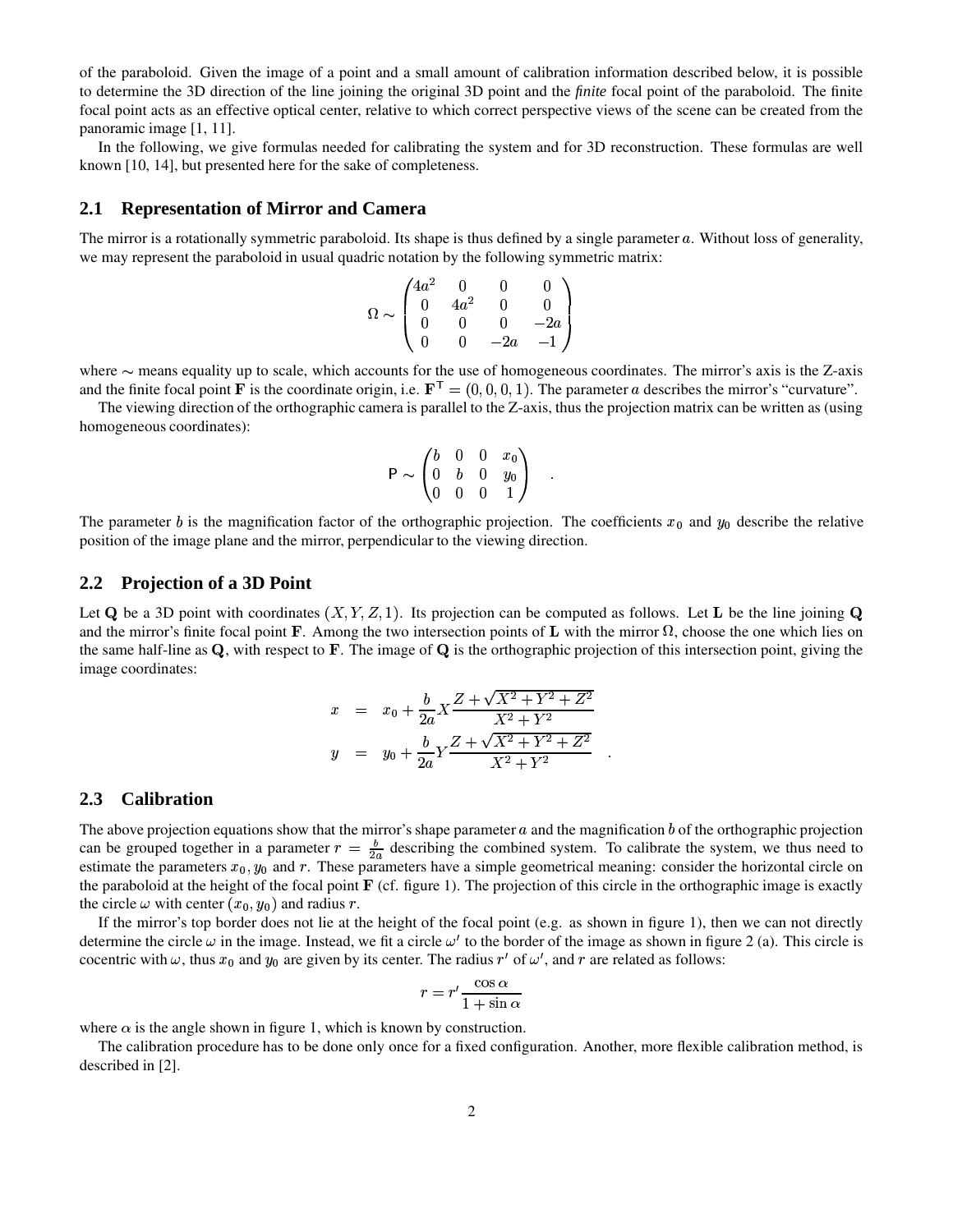

Figure 1: The paraboloidal mirror.

#### **2.4 Backprojection**

The most important feature of our mirror-camera system is that from a panoramic image, we may create correct perspective images of the scene, as if they had been observed by a pinhole camera with optical center at  $\mathbf{F}$ .

This is equivalent to being able to backproject image points via  $\bf{F}$ : we are able to determine the projection ray  $\bf{L}$  (cf.  $\S 2.2$ ) of a point  $Q$ , given its image point. Given the calibration parameters, the projection rays are determined in Euclidean space, which is useful for obtaining metric 3D reconstructions as described later.

A projection ray may be represented by its ideal point<sup>1</sup> which can be computed from the image coordinates  $(x, y)$  as follows:

$$
\begin{pmatrix} \mathbf{B} \\ \mathbf{0} \end{pmatrix} \sim \begin{pmatrix} 2r(x-x_0) \\ 2r(y-y_0) \\ (x-x_0)^2 + (y-y_0)^2 - r^2 \\ 0 \end{pmatrix} . \tag{1}
$$

### **3 Input**

To prepare the description of the 3D reconstruction method, we first explain the (user-provided) input. First of course, the system has to be calibrated, as described in  $\S2.3$  (also see figure 2 (a)). The basic primitives for our method are interest points (see figure 2 (b)). Based on interest points, coplanarity, parallelism and perpendicularity constraints are provided as follows.

Lines are defined by two or more interest points and they are grouped together into sets of mutually parallel lines (see figures 2 (c) and (d)). In 5.2 it is described how to compute the direction of a set of parallel lines. In the following, the direction of the *i*th set of parallel lines will be represented via the ideal point  $(D_i^T, 0)$ .

Planes are also defined by interest points and grouped according to parallelism (see figures 2 (e) and (f)). The normal direction of a set of parallel lines can be computed as described in  $\S$ 5.3. The normal of the *j*th set of parallel planes will be represented via the 3-vector  $\mathbf{n}_i$ .

Other useful constraints are:

- parallelism of lines and planes, expressed as:  $\mathbf{D}_i^{\mathsf{T}} \mathbf{n}_j = 0.$
- perpendicularity of lines and planes:  $\mathbf{D}_i \sim \mathbf{n}_j$ .
- perpendicularity of lines:  $\mathbf{D}_{i_1}^{\mathsf{T}} \mathbf{D}_{i_2} = 0$ .
- perpendicularity of planes:  $\mathbf{n}_{i_1}^T \mathbf{n}_{i_2} = 0$ .

The input data are rather easy to provide interactively, which typically takes 10-15 minutes per image.

 $1_{\text{By}}$  ideal points and ideal lines we denote points and lines at infinity respectively.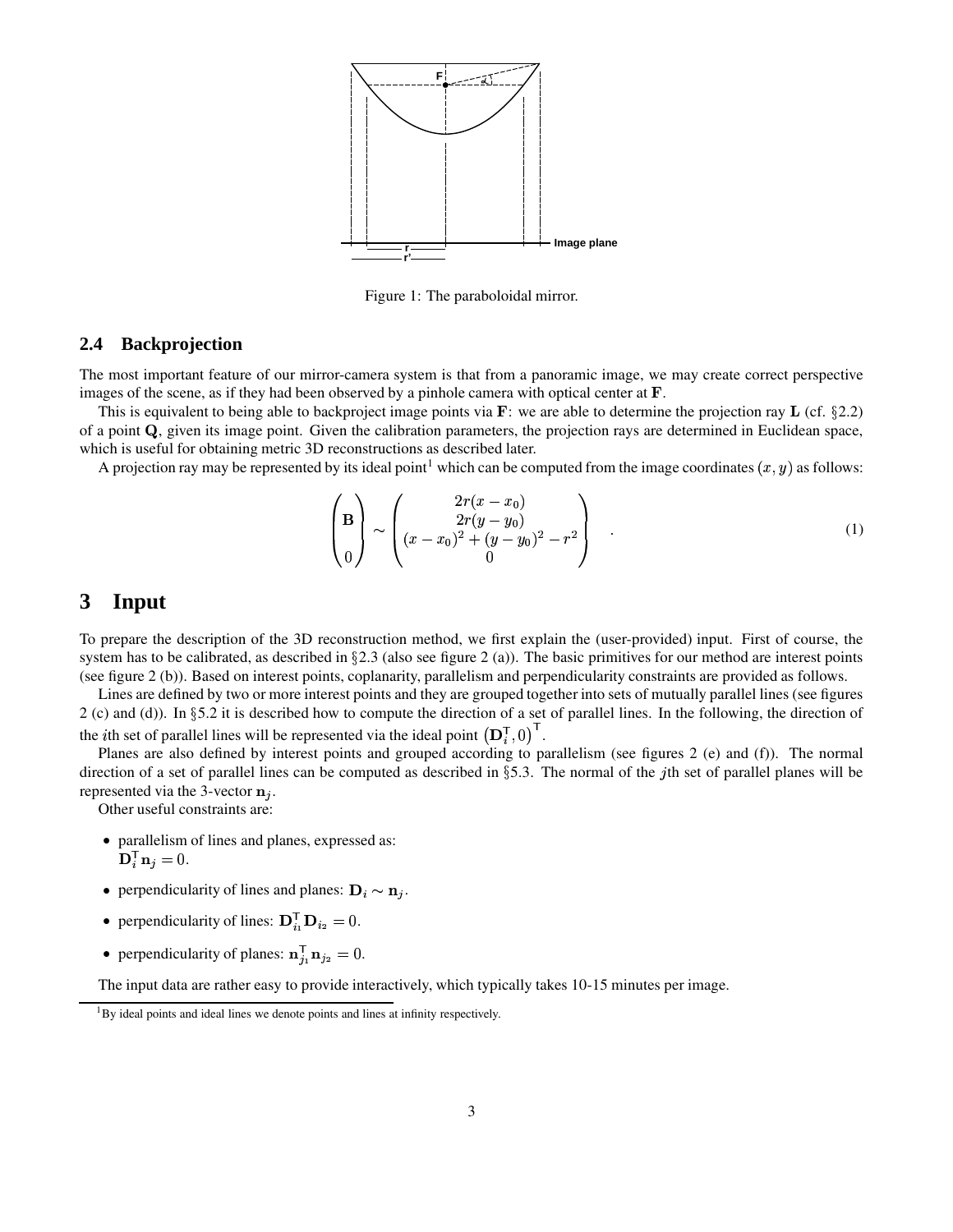

(a) Calibration: the dotted line shows the circle $\omega$  (see text).

(b) Interest points.



(c) A set of parallel lines. (d) A set of parallel lines.





(e) A set of parallel planes. (f) A set of parallel planes.

Figure 2: Illustration of camera calibration and the input used for 3D reconstruction. Crosses of the same color represent interest points belonging to the same line or plane.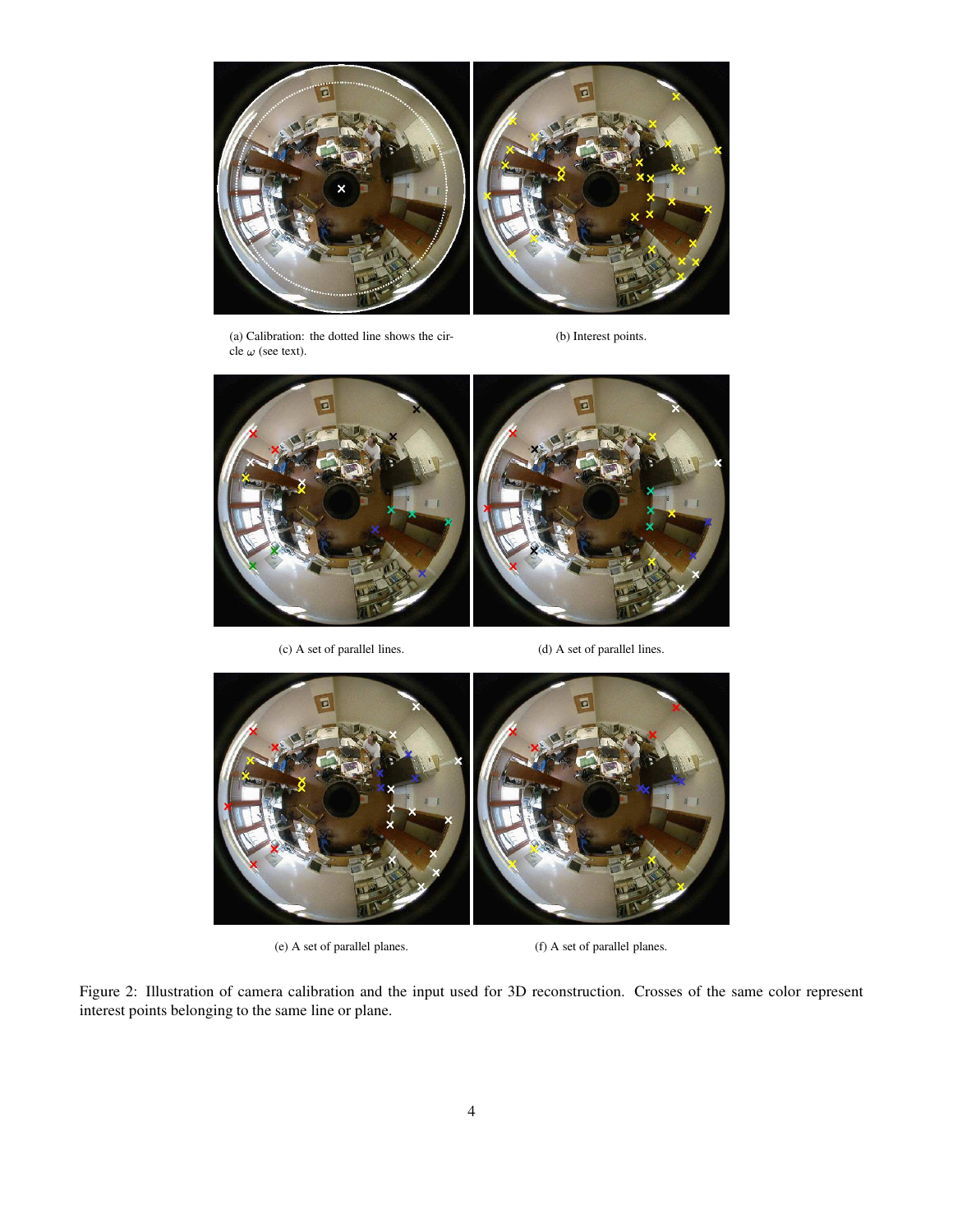### **4 Basic Idea for 3D Reconstruction**

The principal aim here is to reconstruct a set of 3D points and planes. Sets of coplanar 3D points define polygons onto which texture can be mapped for visualization purposes. The reconstruction process is based on operations which are described in the §§5 and 6. Here, we explain that 3D reconstruction from a single image is indeed possible, given the considered types of constraints – coplanarity, parallelism and perpendicularity.

We assume that the image has been calibrated as described in §2.3. Hence, it is possible to backproject image points to 3D, which means that the position of each 3D point is known up to one parameter, its depth. Parallelism and perpendicularity constraints allow us to compute normal directions of some of the planes in the scene (this is described in  $\S$ §5.2 and 5.3). Hence, these planes are also determined up to one unknown parameter each.

Unless a reference distance in the scene is known, 3D reconstruction can be achieved up to a global scale factor only. We are thus free to arbitrarily fix the position of one point (along its projection ray) or one plane (while preserving its normal). Suppose, we have fixed one point Q. Planes with known normal and which contain  $Q$  (known from the input) are then completely defined. Other points lying on these planes may then be reconstructed, by simply intersecting the backprojection rays with the planes. In turn, other planes may then be reconstructed by fitting them to the already reconstructed 3D points, and so on. This alternation scheme allows to reconstruct objects whose parts are sufficiently "interconnected", i.e. the points on the object have to be linked together via coplanarity or other geometrical constraints.

This discussion shows that it is possible to obtain a 3D reconstruction from one image and constraints of the types considered. However, the alternation scheme just described might not be the best practical solution, since it favors error propagation throughout the reconstruction process. Instead of reconstructing the scene step by step, we thus developed a simple method for simultaneous reconstruction of potentially large sets of points and planes linked together in a way described in 6. Instead of being accumulated, errors are potentially nicely spread over the 3D model. This initial reconstruction is then completed via the alternating point-plane reconstruction scheme outlined above.

In the following section, the basic modules needed for 3D reconstruction are described. The method for simultaneous reconstruction of points and planes is given in  $\S 6$ . The complete algorithm is summarized in  $\S 7$ .

### **5 Basic Modules for 3D Reconstruction**

#### **5.1 Backprojection of Points**

Let  $\mathbf{q}_p = (x_p, y_p)$  be an image point and  $\mathbf{B}_p$  be the 3D direction of the backprojection ray, given by equation (1). Then, the 3D point may be parameterized as

$$
\mathbf{Q}_p = \begin{pmatrix} \lambda_p \mathbf{B}_p \\ 1 \end{pmatrix} . \tag{2}
$$

The unknown  $\lambda_p$  expresses the distance of  $\mathbf{Q}_p$  from the focal point **F** and hence defines its position on the projection ray.

#### **5.2 Computation of the Direction of Parallel Lines**

Given the input that two or more 3D lines are parallel, we can compute the lines' 3D direction as follows. We suppose that lines are defined by sets of image points (cf. figures 2 (c) and (d)), i.e. a line  $l_{ik}$  is given by points  $q_{ik,1}, \ldots, q_{ik,n_{ik}}$ . For each line, we may compute the 3D interpretation plane, i.e. the plane spanned by the focal point  $\bf{F}$  and the 3D line. This plane is given by the backprojection rays of the image points. If more than two points are given, a least squares fit is done to determine the plane: the normal is computed as the right singular vector  $\Lambda_{ik}$  associated to the least singular value [6] of the following matrix:

$$
\begin{pmatrix}\n\mathbf{B}_{ik,1}^{\mathsf{T}} \\
\mathbf{B}_{ik,2}^{\mathsf{T}} \\
\vdots \\
\mathbf{B}_{ik,n_{ik}}^{\mathsf{T}}\n\end{pmatrix}_{n_{ik}\times 3}
$$

The interpretation plane is then given by  $(\Lambda_{ik}^T, 0)$ .

Given the interpretation planes of two or more parallel 3D lines, we may determine the lines' direction as the ideal point obtained by intersection of the interpretation planes' ideal lines. If more than two interpretation planes are given, a least squares fit is done as above. In the following, let the direction of the *i*th set of parallel lines be represented by the ideal point  $(D_i^T, 0)$ .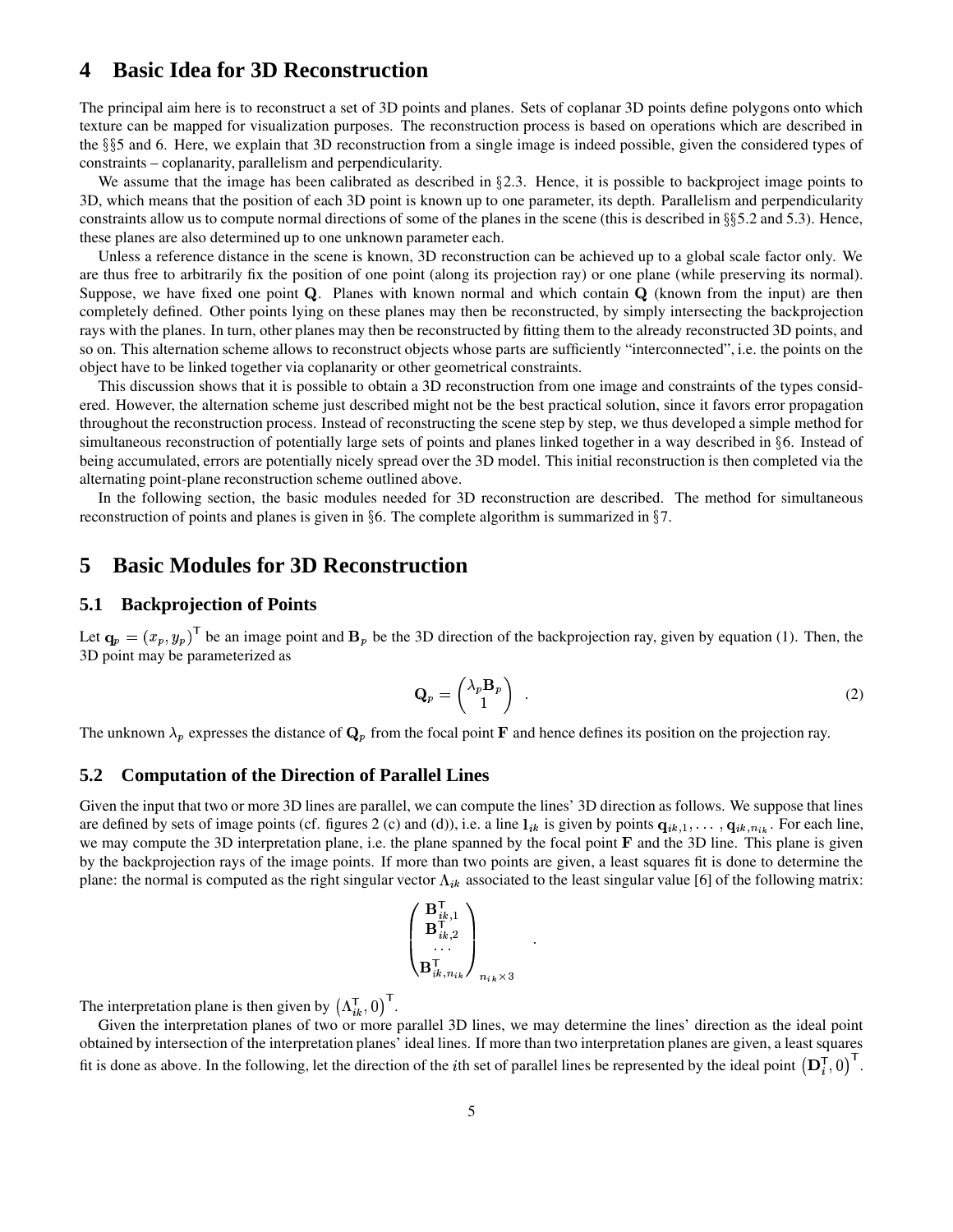#### **5.3 Computation of the Normal Direction of a Set of Parallel Planes**

Planes are depicted by the user by indicating sets of coplanar points in the image (cf. figures 2 (e) and (f)). Given the knowledge that a plane is perpendicular to a set of parallel lines the plane's normal is directly given by the direction of these lines, which may be determined as described above.

A second method to compute a plane's normal is the use of parallelism constraints: given the knowledge that a plane is parallel to two or more sets of mutually parallel lines, then the planes' normal vector  $n_j$  can be computed in a least squares manner:  $\mathbf{n}_i$  is obtained as the right singular vector associated to the least singular value of the matrix consisting of the row vectors  $\mathbf{D}_i^{\mathsf{T}}$ .

If, by one of these methods, we are able to compute the normal  $\mathbf{n}_i$  of a plane  $\Pi_i$ , then the plane may be represented as:

$$
\Pi_j = \begin{pmatrix} \mathbf{n}_j \\ d_j \end{pmatrix} \tag{3}
$$

i.e. the plane's position is determined up to its (oriented) distance  $-\frac{d_j}{\ln n}$  from the focal point **F**. In the following, we suppose that the normal vectors  $\mathbf{n}_i$  have unit norm.

#### **5.4 Other Modules**

Our method requires basically two other reconstruction modules, the backprojection of a point onto a 3D plane and the fitting of a plane to a set of 3D points, possibly including ideal points.

**Backprojecting a point onto a plane.** Backprojection of a point  $\mathbf{Q}_p$  onto a plane  $\Pi_j$  is done by computing  $\lambda_p$  via:

$$
\lambda_p = - \frac{d_j}{\mathbf{n}_j^\top \mathbf{B}_p}~~.
$$

**Fitting a plane to a set of points.** Several cases may be considered. In the general case, the cost function to be minimized is the sum of squared distances (we omit here indices referring to the plane):

$$
g = \sum_{p=1}^{n} \left( d^2 + 2 \left( \mathbf{n}^{\mathsf{T}} \mathbf{B}_p \right) \lambda_p d + \left( \mathbf{n}^{\mathsf{T}} \mathbf{B}_p \right)^2 \lambda_p^2 \right) \tag{4}
$$

Nullifying the partial derivatives leads to a linear homogeneous equation system in the unknowns  $d$  and  $n$  that is readily solved. If we already know the plane's normal  $\bf{n}$ , we obtain the following closed form solution for the unknown d:

$$
d = - \frac{\sum_{p=1}^{n} (\mathbf{n}^{\mathsf{T}} \mathbf{B}_p)}{\sum_{p=1}^{n} 1} .
$$

### **6 Simultaneous Reconstruction of Points and Planes**

The coplanarity constraints provided by the user are in general overconstrained, i.e. several points may lie on more than one plane. This means that, due to image noise, it is difficult to obtain a 3D reconstruction that satisfies all the constraints exactly. This may be achieved by constrained optimization, but there might be no batch method of doing so. Thus, in the following we describe a direct least squares solution for reconstructing a subset of object planes and points, minimizing the sum of squared distances between planes and points. Usually, the subsets of planes and points that may be reconstructed this way cover already a large part of the object.

Consider sets of coplanar points,  $S_i = \{Q_{i,1}, \ldots, Q_{i,n_i}\}\.$  A point may belong to more than one set  $S_i$ . Let  $\Pi_i$  be the plane corresponding to the point set  $S_j$ . In the following, we only consider planes with known normal direction.

We say that two planes  $\Pi_{j_1}$  and  $\Pi_{j_2}$  are *connected* if they share a point, i.e. if the intersection of  $S_{j_1}$  and  $S_{j_2}$  is non empty. This relationship may be visualized by a graph, whose vertices are planes, with edges being drawn between connected planes. We choose a largest subgraph of connected planes (full connection is not required). Let  $S_i$  be the point sets of the selected planes, points lying on one plane only having been eliminated.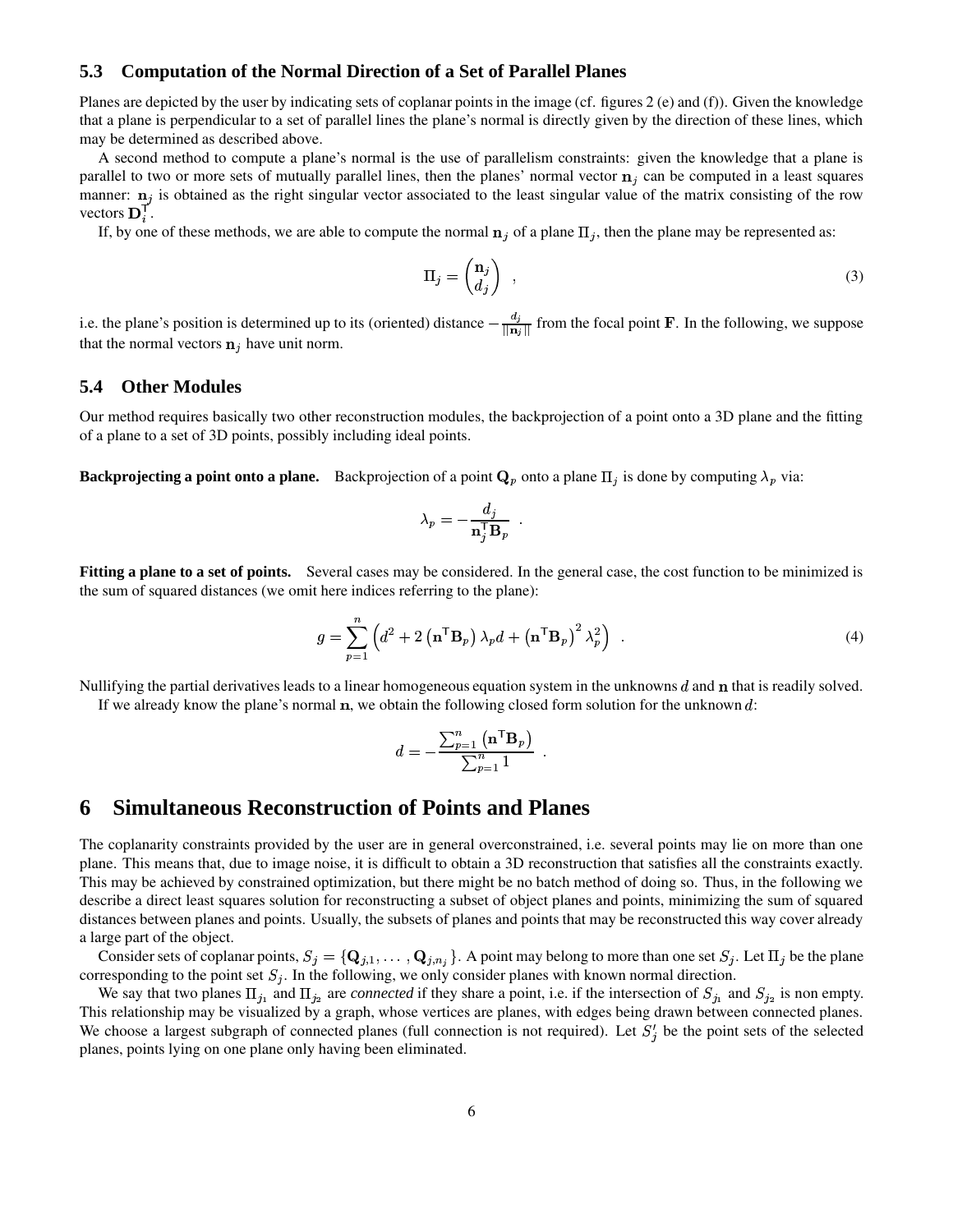We now show how the considered planes and points may be reconstructed simultaneously in a least squares manner. Reconstruction is done via the determination of the scalars  $\lambda$  and d, as given in equations (2) and (3). Let Q be a point lying on plane . The squared distance between them is given by:

$$
(d + (\mathbf{n}^\mathsf{T} \mathbf{B}) \lambda)^2
$$

We minimize the sum of squared distances for pairs of planes and points. The general form of the cost function is given in the following equation:

$$
g = \sum_{j} \sum_{p, \mathbf{Q}_p \in S'_j} \left( d_j^2 + 2 \left( \mathbf{n}_j^{\mathsf{T}} \mathbf{B}_p \right) \lambda_p d_j + \left( \mathbf{n}_j^{\mathsf{T}} \mathbf{B}_p \right)^2 \lambda_p^2 \right) .
$$

The partial derivatives (divided by 2) of the cost function are given by:

$$
\frac{\sigma g}{\sigma d_j} = \left(\sum_{p, \mathbf{Q}_p \in S'_j} 1\right) d_j + \sum_{p, \mathbf{Q}_p \in S'_j} \left( (\mathbf{n}_j^{\mathsf{T}} \mathbf{B}_p) \lambda_p \right)
$$

$$
\frac{\sigma g}{\sigma \lambda_p} = \sum_{j, \mathbf{Q}_p \in S'_j} \left( (\mathbf{n}_j^{\mathsf{T}} \mathbf{B}_p) d_j \right) + \left( \sum_{j, \mathbf{Q}_p \in S'_j} \left( \mathbf{n}_j^{\mathsf{T}} \mathbf{B}_p \right)^2 \right) \lambda_p.
$$

Nullifying these equations leads to a homogeneous linear equation system in the unknowns  $d_i$  and  $\lambda_p$ , giving the least squares solution. The solution is defined up to scale, as expected, since reconstruction can only be done up to scale.

The equation system has the nice structure shown in equation (5), where

$$
C_{jp} = \begin{cases} \mathbf{n}_j^{\mathsf{T}} \mathbf{B}_p & \text{if } \mathbf{Q}_p \in S'_j, \\ 0 & \text{else.} \end{cases}
$$
  

$$
D_j = \sum_{p, \mathbf{Q}_p \in S'_j} 1
$$
  

$$
L_p = \sum_{j, \mathbf{Q}_p \in S'_j} (\mathbf{n}_j^{\mathsf{T}} \mathbf{B}_p)^2.
$$

The equation system is relatively well conditioned since the  $n_i$  and  $B_p$  are unit vectors and the  $D_i$  entries (the number of points on plane  $j$ ) are usually not much larger than 10. Special sparse solution methods may be used like e.g. in [4], but for small problems (the size of the matrix is the number of planes plus the number of points, which is usually at most a few dozens for single images) we simply use singular value decomposition [6].

$$
\begin{pmatrix}\nD_1 & & & & & C_{11} & C_{12} & \cdots & C_{1n} \\
D_2 & & & & C_{21} & C_{22} & \cdots & C_{2n} \\
\vdots & & \vdots & & \vdots & & \vdots \\
D_m & C_{m1} & C_{m2} & \cdots & C_{mn} \\
\hline\nC_{11} & C_{21} & \cdots & C_{m1} & L_1 & L_2 & \cdots \\
C_{12} & C_{22} & \cdots & C_{m2} & L_2 & \cdots \\
\vdots & \vdots & & \vdots & & \ddots \\
C_{1n} & C_{2n} & \cdots & C_{mn} & & L_n\n\end{pmatrix}\n\begin{pmatrix}\nd_1 \\
d_2 \\
\vdots \\
d_m \\
\lambda_2 \\
\vdots \\
\lambda_n\n\end{pmatrix} = \begin{pmatrix}\n0 \\
0 \\
\vdots \\
0 \\
0 \\
\vdots \\
0\n\end{pmatrix}.
$$
\n(5)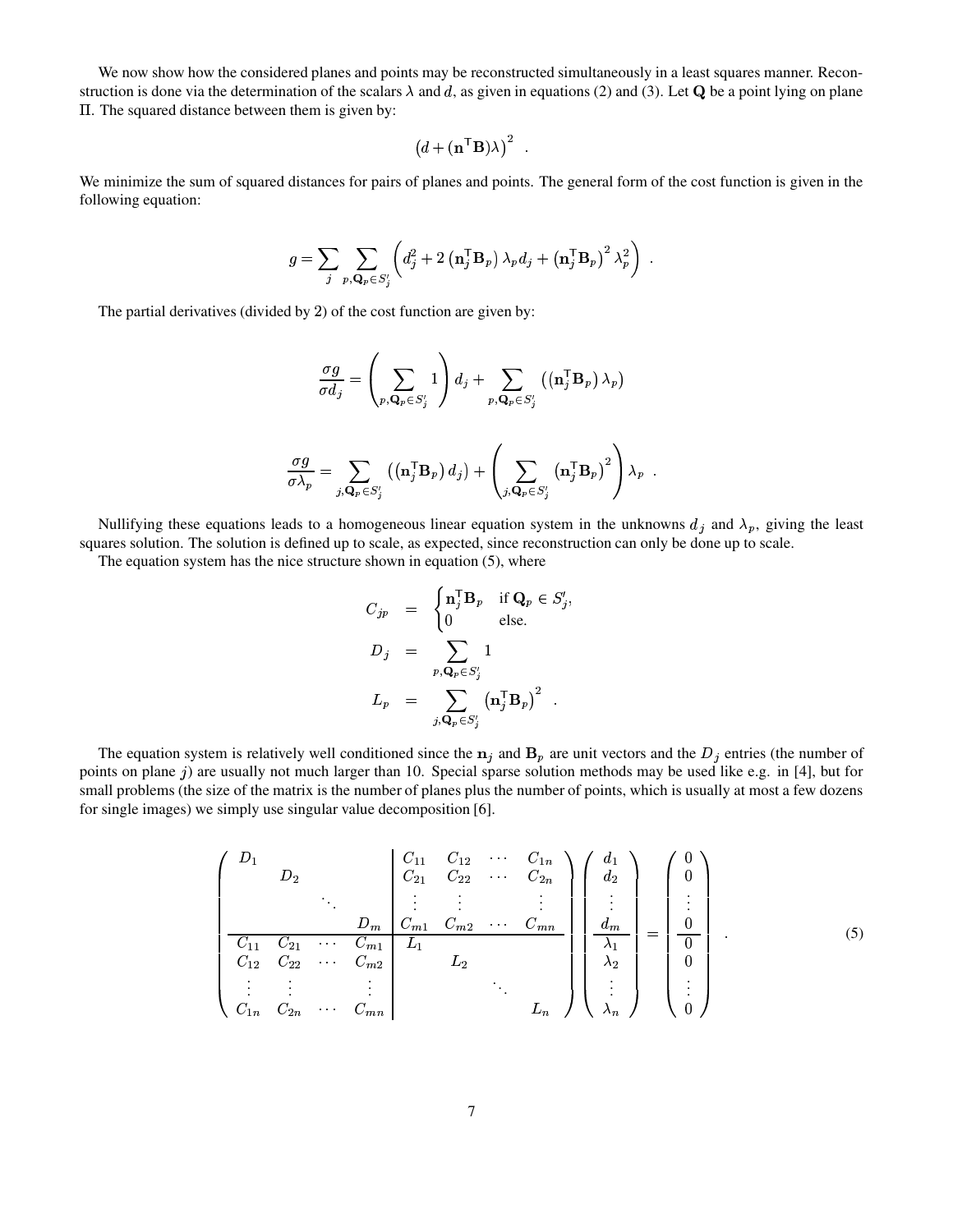## **7 Complete Algorithm**

- 1. Calibrate the system (cf.  $\S 2.3$ ).
- 2. Backproject all points up to scale, i.e. compute the vectors  $\mathbf{B}_p$  (cf. §5.1). Scale the  $\mathbf{B}_p$  to unit norm and use extended coordinates for 3D points:

 $\mathbf{Q}_{n}^{\mathsf{T}} = (\lambda_{n}(\mathbf{B}_{n})^{\mathsf{T}}, 1)$ .

- 3. Compute line directions and normal directions of planes (cf.  $\S$  $5.2$  and  $5.3$ ).
- 4. Partition the planes with known normal in sets of planes which are connected by at least one point (in a transitive manner).
- 5. Choose the largest partition.
- 6. Simultaneously reconstruct plane and point positions as described in 6. Use only points that lie on more than one plane in the actual partition (other points do not add useful redundancy).
- 7. Backproject the other points that lie on planes in the actual partition (cf. 5.4).
- 8. Reconstruct a plane not reconstructed yet by fitting it to 3D points (cf. 5.4). Each point provides one equation (and the possibly known normal direction two). Choose the plane with the most (independent) equations.
- 9. Backproject points lying on the plane just reconstructed.
- 10. If there are planes not reconstructed yet, go to step 8.

Note that this process is done completely automatically. From the 3D reconstruction, we may create textured VRML models (see an example in  $\S 8$ ).

### **8 Example**

Figure 4 on the last page shows rendered views of a textured 3D model obtained from the image shown in figure 3 on the following page. The input image was obtained with the CycloVision ParaShot system and an Agfa ePhoto 1680 camera. Texture maps were created from the panoramic image using the projection equations in 2.2 and bicubic interpolation [8]. With other images, similar results were obtained.

### **9 Conclusion**

We have presented a method for interactive 3D reconstruction of piecewise planar objects from a single panoramic view. The method was developed for a sensor based on a parabolic mirror, but its adaptation to other sensors is straightforward. 3D reconstruction is done using geometrical constraints provided by the user, that are simple in nature (coplanarity, perpendicularity and parallelism) and may be easily provided without any computer vision expertise.

The major drawback of single-view 3D reconstruction is of course that only limited classes of objects may be reconstructed and that the reconstruction is usually incomplete. The major advantages however are that it is a quick way of obtaining 3D models, that it is rather easy to implement and to use and that due to user interaction and the small size of the problem the reconstruction process becomes very reliable, compared to more automatic multi-view systems. Also, using geometrical constraints on the scene structure is always a good idea in order to obtain realistic 3D models. 3D models from single images might be used to register perspective views of scene details in order to obtain high resolution global 3D models.

One advantage of our method compared to other approaches is that a wider class of objects can be reconstructed (especially, there is no requirement of disposing of two or more ideal points for each plane). The simultaneous reconstruction of several planes and several points that forms the starting point of our method makes it likely that errors are nicely spread over the whole 3D model, compared to more sequential approaches.

Please contact the author for getting a paper version with color figures.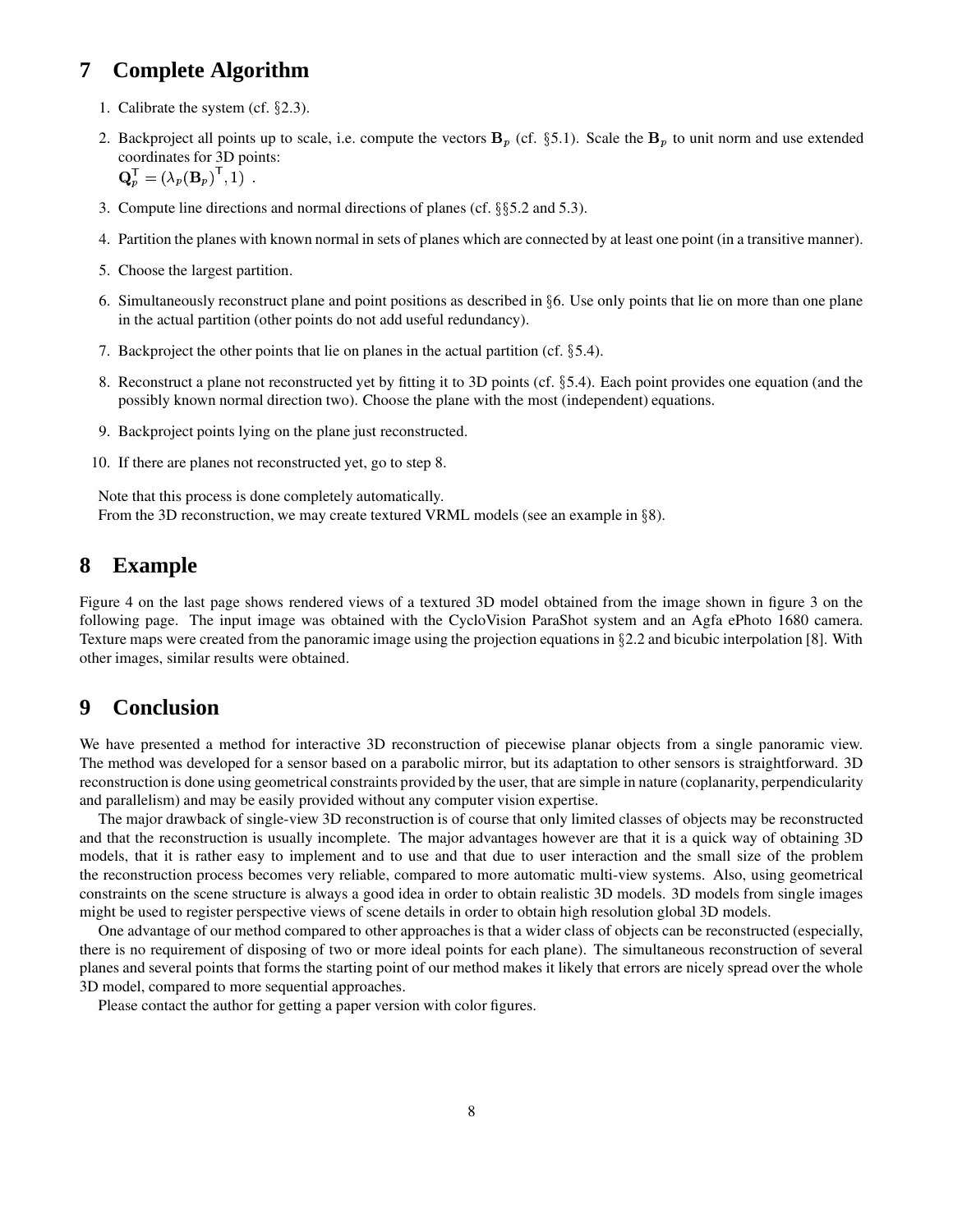## **References**

- [1] S. Baker and S.K. Nayar, "A Theory of Catadioptric Image Formation," *Proceedings International Conference on Computer Vision, Bombay*, pp. 35-42, January 1998.
- [2] C. Geyer and K. Daniilidis, "Catadioptric Camera Calibration," *Proceedings International Conference on Computer Vision, Kerkyra, Greece*, pp. 398-404, September 1999.
- [3] J. Gluckman and S.K. Nayar, "Ego-Motion and Omnidirectional Cameras," *Proceedings International Conference on Computer Vision, Bombay*, pp. 999-1005, January 1998.
- [4] R.I. Hartley, "Euclidean Reconstruction from Uncalibrated Views," *Proceeding of the* DARPA–ESPRIT *Workshop on Applications of Invariants in Computer Vision, Azores, Portugal*, pp. 187-202, October 1993.
- [5] H. Ishiguro, M. Yamamoto and S. Tsuji, "Omni-Directional Stereo," IEEE *Transactions on Pattern Analysis and Machine Intelligence*, Vol. 14, No. 2, pp. 257-262, February 1992.
- [6] A. Jennings, J.J. McKeown, *Matrix Computation,* 2nd edition, Wiley, 1992.
- [7] S.B. Kang and R. Szeliski, "3-D scene data recovery using omnidirectional multi-baseline stereo," *Proceedings* IEEE *Conference on Computer Vision and Pattern Recognition, San Francisco*, pp. 364-370, June 1996.
- [8] R.G. Keys, "Cubic Convolution Interpolation for Digital Image Processing," IEEE *Transactions on Acoustics, Speech, and Signal Processing,* Vol. 29, No. 6, pp. 1153-1160, December 1981.
- [9] D. Liebowitz, A. Criminisi and A. Zisserman, "Creating Architectural Models from Images," *Proceedings EuroGraphics*, vol. 18, pp. 39-50, September 1999.
- [10] S.K. Nayar, "Catadioptric Omnidirectional Camera," *Proceedings* IEEE *Conference on Computer Vision and Pattern Recognition, Puerto Rico*, pp. 482-488, June 1997.
- [11] V.N. Peri and S.K. Nayar, "Generation of Perspective and Panoramic Video from Omnidirectional Video," *Proceedings* DARPA *Image Understanding Workshop, New Orleans*, May 1997.
- [12] H.-Y. Shum, R. Szeliski, S. Baker, M. Han, P. Anandan, "Interactive 3D Modeling from Multiple Images Using Scene Regularities," *SMILE Workshop, Freiburg, Germany*, pp. 236-252, June 1998.
- [13] P. Sturm and S. Maybank, "A Method for Interactive 3D Reconstruction of Piecewise Planar Objects from Single Images," *Proceeding British Machine Vision Conference, Nottingham*, pp. 265-274, September 1999.
- [14] T. Svoboda, *Central Panoramic Cameras – Design, Geometry, Egomotion,* PhD Thesis, Faculty of Electrical Engineering, Czech Technical University, Prague, September 1999.
- [15] M. Watanabe and S.K. Nayar, "Telecentric Optics for Computer Vision," *Proceedings European Conference on Computer Vision, Cambridge*, pp. 439-451, April 1996.



Figure 3: The input image.